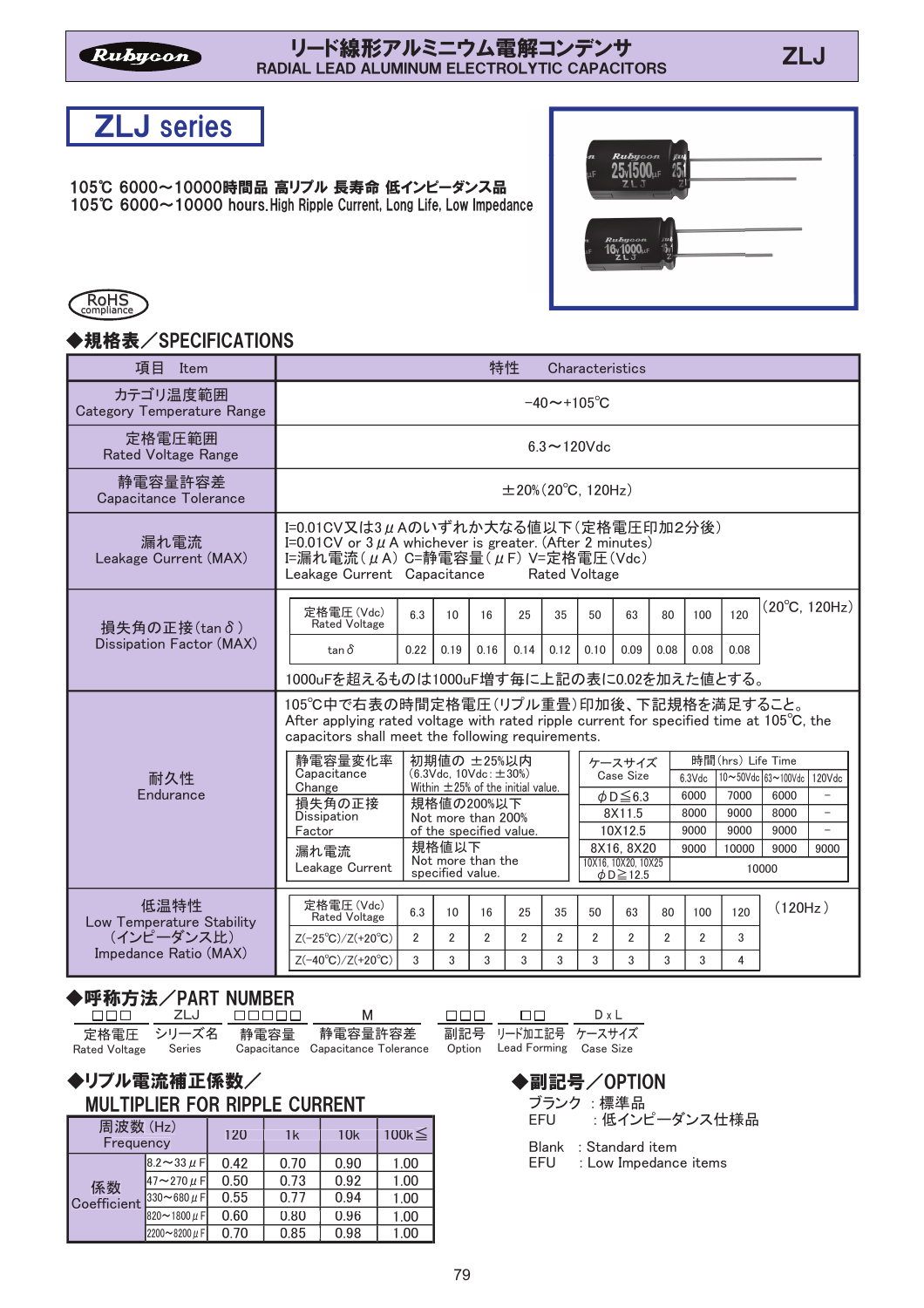## ◆寸法図/DIMENSIONS





|  |     |                                   |     |     |      |    | (mm) |  |  |  |
|--|-----|-----------------------------------|-----|-----|------|----|------|--|--|--|
|  |     | 6.3                               |     | 10  | 12.5 | 16 | 18   |  |  |  |
|  |     | 0.5                               |     | 0.6 |      |    | 0.8  |  |  |  |
|  | 2.0 | 2.5                               | 3.5 | 5.0 | ′.5  |    |      |  |  |  |
|  |     | L ≤ 16 : α = 1.5 L ≥ 20 : α = 2.0 |     |     |      |    |      |  |  |  |
|  |     |                                   |     |     |      |    |      |  |  |  |

# ◆標準品一覧表/STANDARD SIZE

| 定格電圧<br>Rated<br>Voltage | 静電容量<br>Capacitance | 外形寸法<br>Size $\phi$ DxL | 定格リプル<br>電流<br>RatedRipple | Impedance    | インピーダンス<br>$(Q$ MAX)    |  | 定格電圧<br>Rated<br>Voltage | 静電容量<br>Capacitance | 外形寸法<br>Size $\phi$ DxL | 定格リプル<br>電流<br>RatedRipple | インピーダンス<br>$(Q$ MAX)<br>Impedance |                      |
|--------------------------|---------------------|-------------------------|----------------------------|--------------|-------------------------|--|--------------------------|---------------------|-------------------------|----------------------------|-----------------------------------|----------------------|
| (Vdc)                    | $(\mu F)$           | (mm)                    | Current                    | 20°C, 100kHz | $-10^{\circ}$ C, 100kHz |  | (Vdc)                    | $(\mu F)$           | (mm)                    | Current                    | 20°C, 100kHz                      | $-10^{\circ}$ C, 100 |
|                          | 220                 | $5 \times 11$           | 345                        | 0.40         | 1.2                     |  |                          | 68                  | $5 \times 11$           | 450                        | 0.40                              | 1.2                  |
|                          | 470                 | $6.3 \times 11$         | 540                        | 0.17         | 0.51                    |  |                          | 150                 | $6.3 \times 11$         | 700                        | 0.17                              | 0.51                 |
|                          | 820                 | $8 \times 11.5$         | 945                        | 0.075        | 0.23                    |  |                          | 330                 | $8 \times 11.5$         | 1200                       | 0.075                             | 0.23                 |
|                          | 1000                | $8 \times 16$           | 1250                       | 0.059        | 0.18                    |  |                          | 390                 | $8 \times 16$           | 1600                       | 0.059                             | 0.18                 |
|                          | 1200                | $10 \times 12.5$        | 1330                       | 0.053        | 0.16                    |  |                          | 470                 | $10 \times 12.5$        | 1700                       | 0.053                             | 0.16                 |
|                          | 1500                | $8\times20$             | 1500                       | 0.041        | 0.13                    |  |                          | 560                 | $8\times20$             | 1960                       | 0.041                             | 0.13                 |
|                          | 1800                | $10 \times 16$          | 1760                       | 0.038        | 0.12                    |  |                          | 680                 | $10 \times 16$          | 2000                       | 0.038                             | 0.12                 |
| 6.3                      | 2700                | $10 \times 20$          | 1960                       | 0.028        | 0.084                   |  | 25                       | 1000                | $10 \times 20$          | 2500                       | 0.028                             | 0.084                |
|                          | 3300                | $10 \times 25$          | 2250                       | 0.024        | 0.072                   |  |                          | 1200                | $10\times25$            | 2900                       | 0.024                             | 0.072                |
|                          | 3900                | 12.5×20                 | 2480                       | 0.025        | 0.075                   |  |                          | 1500                | 12.5×20                 | 2600                       | 0.025                             | 0.075                |
|                          | 4700                | $12.5 \times 25$        | 2900                       | 0.019        | 0.057                   |  |                          | 1800                | 12.5×25                 | 3200                       | 0.019                             | 0.057                |
|                          | 5600                | 12.5×30                 | 3450                       | 0.018        | 0.054                   |  |                          | 2200                | 12.5×30                 | 3660                       | 0.018                             | 0.054                |
|                          | 6800                | $12.5 \times 35$        | 3570                       | 0.016        | 0.048                   |  |                          | 2200                | 16×20                   | 3330                       | 0.021                             | 0.063                |
|                          | 6800                | $16 \times 20$          | 3250                       | 0.021        | 0.063                   |  |                          | 2700                | $12.5 \times 35$        | 4120                       | 0.016                             | 0.048                |
|                          | 8200                | $16 \times 25$          | 3630                       | 0.017        | 0.051                   |  |                          | 3300                | $16 \times 25$          | 3810                       | 0.017                             | 0.05                 |
|                          | 150                 | $5 \times 11$           | 450                        | 0.40         | 1.2                     |  |                          | 47                  | $5 \times 11$           | 450                        | 0.40                              | 1.2                  |
|                          | 330                 | $6.3 \times 11$         | 700                        | 0.17         | 0.51                    |  |                          | 100                 | $6.3 \times 11$         | 700                        | 0.17                              | 0.51                 |
|                          | 560                 | $8 \times 11.5$         | 1200                       | 0.075        | 0.23                    |  |                          | 180                 | $8 \times 11.5$         | 1200                       | 0.075                             | 0.23                 |
|                          | 680                 | $8 \times 16$           | 1600                       | 0.059        | 0.18                    |  |                          | 220                 | $8\times 16$            | 1600                       | 0.059                             | 0.18                 |
|                          | 820                 | $10 \times 12.5$        | 1700                       | 0.053        | 0.16                    |  |                          | 270                 | $8 \times 16$           | 1600                       | 0.059                             | 0.18                 |
|                          | 1000                | $8\times 20$            | 1960                       | 0.041        | 0.13                    |  |                          | 270                 | $10 \times 12.5$        | 1700                       | 0.053                             | 0.16                 |
|                          | 1200                | $10 \times 16$          | 2000                       | 0.038        | 0.12                    |  |                          | 330                 | $8\times20$             | 1960                       | 0.041                             | 0.13                 |
| 10                       | 1800                | $10 \times 20$          | 2500                       | 0.028        | 0.084                   |  |                          | 330                 | $10 \times 12.5$        | 1700                       | 0.053                             | 0.16                 |
|                          | 2200                | $10 \times 25$          | 2900                       | 0.024        | 0.072                   |  |                          | 390                 | $8\times20$             | 1960                       | 0.041                             | 0.13                 |
|                          | 2700                | 12.5×20                 | 2600                       | 0.025        | 0.075                   |  | 35                       | 390                 | $10 \times 16$          | 2000                       | 0.038                             | 0.12                 |
|                          | 3300                | $12.5 \times 25$        | 3200                       | 0.019        | 0.057                   |  |                          | 470                 | $10 \times 16$          | 2000                       | 0.038                             | 0.12                 |
|                          | 4700                | 12.5×30                 | 3660                       | 0.018        | 0.054                   |  |                          | 560                 | $10 \times 20$          | 2500                       | 0.028                             | 0.084                |
|                          | 4700                | $16 \times 20$          | 3330                       | 0.021        | 0.063                   |  |                          | 680                 | $10 \times 25$          | 2900                       | 0.024                             | 0.072                |
|                          | 5600                | $12.5 \times 35$        | 4120                       | 0.016        | 0.048                   |  |                          | 820                 | $12.5 \times 20$        | 2600                       | 0.025                             | 0.075                |
|                          | 5600                | $16 \times 25$          | 3810                       | 0.017        | 0.051                   |  |                          | 1000                | 12.5×20                 | 2600                       | 0.025                             | 0.075                |
|                          | 120                 | $5 \times 11$           | 450                        | 0.40         | 1.2                     |  |                          | 1200                | 12.5×25                 | 3200                       | 0.019                             | 0.057                |
|                          | 270                 | $6.3 \times 11$         | 700                        | 0.17         | 0.51                    |  |                          | 1500                | 12.5×30                 | 3660                       | 0.018                             | 0.054                |
|                          | 470                 | $8 \times 11.5$         | 1200                       | 0.075        | 0.23                    |  |                          | 1500                | $16 \times 20$          | 3330                       | 0.021                             | 0.063                |
|                          | 560                 | $8 \times 16$           | 1600                       | 0.059        | 0.18                    |  |                          | 1800                | 12.5×35                 | 4120                       | 0.016                             | 0.048                |
|                          | 680                 | $8 \times 16$           | 1600                       | 0.059        | 0.18                    |  |                          | 1800                | $16 \times 25$          | 3810                       | 0.017                             | 0.05                 |
|                          | 680                 | $10 \times 12.5$        | 1700                       | 0.053        | 0.16                    |  |                          | 27                  | $5 \times 11$           | 310                        | 0.48                              | 1.5                  |
|                          | 820                 | $8\times20$             | 1960                       | 0.041        | 0.13                    |  |                          | 56                  | $6.3 \times 11$         | 500                        | 0.22                              | 0.66                 |
|                          | 1000                | $8\times20$             | 1960                       | 0.041        | 0.13                    |  |                          | 100                 | $8 \times 11.5$         | 950                        | 0.12                              | 0.36                 |
| 16                       | 1000                | $10 \times 16$          | 2000                       | 0.038        | 0.12                    |  |                          | 120                 | $8 \times 11.5$         | 1300                       | 0.11                              | 0.33                 |
|                          | 1500                | $10 \times 20$          | 2500                       | 0.028        | 0.084                   |  |                          | 120                 | $8\times 16$            | 1230                       | 0.082                             | 0.25                 |
|                          | 1800                | $10 \times 25$          | 2900                       | 0.024        | 0.072                   |  | 50                       | 150                 | $10 \times 12.5$        | 1280                       | 0.073                             | 0.22                 |
|                          | 2200                | 12.5×20                 | 2600                       | 0.025        | 0.075                   |  |                          | 180                 | $8\times16$             | 1700                       | 0.081                             | 0.24                 |
|                          | 2700                | $12.5 \times 25$        | 3200                       | 0.019        | 0.057                   |  |                          | 180                 | $8\times20$             | 1580                       | 0.058                             | 0.18                 |
|                          | 3300                | 12.5×30                 | 3660                       | 0.018        | 0.054                   |  |                          | 220                 | 10×12.5                 | 1700                       | 0.071                             | 0.21                 |
|                          | 3300                | 16×20                   | 3330                       | 0.021        | 0.063                   |  |                          | 220                 | $10 \times 16$          | 1650                       | 0.053                             | 0.16                 |
|                          | 3900                | 12.5×35                 | 4120                       | 0.016        | 0.048                   |  |                          | 270                 | $8\times20$             | 2100                       | 0.058                             | 0.17                 |
|                          | 4700                | $16 \times 25$          | 3810                       | 0.017        | 0.051                   |  |                          | 330                 | $10 \times 16$          | 2100                       | 0.052                             | 0.16                 |

|           | 兄妹               | VIDIVNIV UNI |                      |                         |               |           |                                 |             | Rated Ripple Current (mA r.m.s./105°C, 100kHz) |                         |
|-----------|------------------|--------------|----------------------|-------------------------|---------------|-----------|---------------------------------|-------------|------------------------------------------------|-------------------------|
| 電容量       | 外形寸法             | 定格リプル<br>電流  | インピーダンス<br>$(Q$ MAX) |                         | 定格電圧<br>Rated | 静電容量      | 外形寸法                            | 定格リプル<br>電流 | インピーダンス<br>$(Q$ MAX)                           |                         |
| pacitance | Size $\phi$ DxL  | RatedRipple  | Impedance            |                         | Voltage       |           | Capacitance Size $\,\phi\,$ DxL | RatedRipple | Impedance                                      |                         |
| $(\mu F)$ | (mm)             | Current      | 20°C, 100kHz         | $-10^{\circ}$ C, 100kHz | (Vdc)         | $(\mu F)$ | (mm)                            | Current     | 20°C, 100kHz                                   | $-10^{\circ}$ C, 100kHz |
| 220       | $5 \times 11$    | 345          | 0.40                 | 1.2                     |               | 68        | $5 \times 11$                   | 450         | 0.40                                           | 1.2                     |
| 470       | $6.3 \times 11$  | 540          | 0.17                 | 0.51                    |               | 150       | $6.3 \times 11$                 | 700         | 0.17                                           | 0.51                    |
| 820       | $8 \times 11.5$  | 945          | 0.075                | 0.23                    |               | 330       | $8 \times 11.5$                 | 1200        | 0.075                                          | 0.23                    |
| 1000      | $8\times 16$     | 1250         | 0.059                | 0.18                    |               | 390       | $8\times 16$                    | 1600        | 0.059                                          | 0.18                    |
| 1200      | $10 \times 12.5$ | 1330         | 0.053                | 0.16                    |               | 470       | $10 \times 12.5$                | 1700        | 0.053                                          | 0.16                    |
| 1500      | $8\times20$      | 1500         | 0.041                | 0.13                    |               | 560       | $8\times20$                     | 1960        | 0.041                                          | 0.13                    |
| 1800      | $10 \times 16$   | 1760         | 0.038                | 0.12                    |               | 680       | $10 \times 16$                  | 2000        | 0.038                                          | 0.12                    |
| 2700      | $10 \times 20$   | 1960         | 0.028                | 0.084                   | 25            | 1000      | $10 \times 20$                  | 2500        | 0.028                                          | 0.084                   |
| 3300      | $10 \times 25$   | 2250         | 0.024                | 0.072                   |               | 1200      | $10\times25$                    | 2900        | 0.024                                          | 0.072                   |
| 3900      | 12.5×20          | 2480         | 0.025                | 0.075                   |               | 1500      | 12.5×20                         | 2600        | 0.025                                          | 0.075                   |
| 4700      | $12.5 \times 25$ | 2900         | 0.019                | 0.057                   |               | 1800      | 12.5×25                         | 3200        | 0.019                                          | 0.057                   |
| 5600      | 12.5×30          | 3450         | 0.018                | 0.054                   |               | 2200      | $12.5 \times 30$                | 3660        | 0.018                                          | 0.054                   |
| 6800      | $12.5 \times 35$ | 3570         | 0.016                | 0.048                   |               | 2200      | $16 \times 20$                  | 3330        | 0.021                                          | 0.063                   |
| 6800      | 16×20            | 3250         | 0.021                | 0.063                   |               | 2700      | 12.5×35                         | 4120        | 0.016                                          | 0.048                   |
| 8200      | $16 \times 25$   | 3630         | 0.017                | 0.051                   |               | 3300      | $16 \times 25$                  | 3810        | 0.017                                          | 0.051                   |
| 150       | $5 \times 11$    | 450          | 0.40                 | 1.2                     |               | 47        | $5 \times 11$                   | 450         | 0.40                                           | 1.2                     |
| 330       | $6.3 \times 11$  | 700          | 0.17                 | 0.51                    |               | 100       | $6.3 \times 11$                 | 700         | 0.17                                           | 0.51                    |
| 560       | $8 \times 11.5$  | 1200         | 0.075                | 0.23                    |               | 180       | $8 \times 11.5$                 | 1200        | 0.075                                          | 0.23                    |
| 680       | $8 \times 16$    | 1600         | 0.059                | 0.18                    |               | 220       | $8\times 16$                    | 1600        | 0.059                                          | 0.18                    |
| 820       | $10 \times 12.5$ | 1700         | 0.053                | 0.16                    |               | 270       | $8 \times 16$                   | 1600        | 0.059                                          | 0.18                    |
| 1000      | $8\times20$      | 1960         | 0.041                | 0.13                    |               | 270       | $10 \times 12.5$                | 1700        | 0.053                                          | 0.16                    |
| 1200      | $10 \times 16$   | 2000         | 0.038                | 0.12                    |               | 330       | $8\times 20$                    | 1960        | 0.041                                          | 0.13                    |
| 1800      | $10\times20$     | 2500         | 0.028                | 0.084                   |               | 330       | $10 \times 12.5$                | 1700        | 0.053                                          | 0.16                    |
| 2200      | $10 \times 25$   | 2900         | 0.024                | 0.072                   |               | 390       | $8\times 20$                    | 1960        | 0.041                                          | 0.13                    |
| 2700      | 12.5×20          | 2600         | 0.025                | 0.075                   | 35            | 390       | $10 \times 16$                  | 2000        | 0.038                                          | 0.12                    |
| 3300      | $12.5 \times 25$ | 3200         | 0.019                | 0.057                   |               | 470       | $10 \times 16$                  | 2000        | 0.038                                          | 0.12                    |
| 4700      | 12.5×30          | 3660         | 0.018                | 0.054                   |               | 560       | $10 \times 20$                  | 2500        | 0.028                                          | 0.084                   |
| 4700      | $16 \times 20$   | 3330         | 0.021                | 0.063                   |               | 680       | $10 \times 25$                  | 2900        | 0.024                                          | 0.072                   |
| 5600      | 12.5×35          | 4120         | 0.016                | 0.048                   |               | 820       | 12.5×20                         | 2600        | 0.025                                          | 0.075                   |
| 5600      | $16 \times 25$   | 3810         | 0.017                | 0.051                   |               | 1000      | 12.5×20                         | 2600        | 0.025                                          | 0.075                   |
| 120       | $5 \times 11$    | 450          | 0.40                 | 1.2                     |               | 1200      | 12.5×25                         | 3200        | 0.019                                          | 0.057                   |
| 270       | $6.3 \times 11$  | 700          | 0.17                 | 0.51                    |               | 1500      | 12.5×30                         | 3660        | 0.018                                          | 0.054                   |
| 470       | $8 \times 11.5$  | 1200         | 0.075                | 0.23                    |               | 1500      | $16 \times 20$                  | 3330        | 0.021                                          | 0.063                   |
| 560       | $8 \times 16$    | 1600         | 0.059                | 0.18                    |               | 1800      | 12.5×35                         | 4120        | 0.016                                          | 0.048                   |
| 680       | $8 \times 16$    | 1600         | 0.059                | 0.18                    |               | 1800      | $16 \times 25$                  | 3810        | 0.017                                          | 0.051                   |
| 680       | $10 \times 12.5$ | 1700         | 0.053                | 0.16                    |               | 27        | $5 \times 11$                   | 310         | 0.48                                           | 1.5                     |
| 820       | $8\times20$      | 1960         | 0.041                | 0.13                    |               | 56        | $6.3 \times 11$                 | 500         | 0.22                                           | 0.66                    |
| 1000      | $8\times 20$     | 1960         | 0.041                | 0.13                    |               | 100       | $8 \times 11.5$                 | 950         | 0.12                                           | 0.36                    |
| 1000      | $10\times 16$    | 2000         | 0.038                | 0.12                    |               | 120       | $8 \times 11.5$                 | 1300        | 0.11                                           | 0.33                    |
| 1500      | $10\times20$     | 2500         | 0.028                | 0.084                   |               | 120       | $8\times 16$                    | 1230        | 0.082                                          | 0.25                    |
| 1800      | $10\times25$     | 2900         | 0.024                | 0.072                   | 50            | 150       | $10 \times 12.5$                | 1280        | 0.073                                          | 0.22                    |
| 2200      | 12.5×20          | 2600         | 0.025                | 0.075                   |               | 180       | 8×16                            | 1700        | 0.081                                          | 0.24                    |
| 2700      | $12.5 \times 25$ | 3200         | 0.019                | 0.057                   |               | 180       | $8\times20$                     | 1580        | 0.058                                          | 0.18                    |
| 3300      | $12.5 \times 30$ | 3660         | 0.018                | 0.054                   |               | 220       | $10 \times 12.5$                | 1700        | 0.071                                          | 0.21                    |
| 3300      | 16×20            | 3330         | 0.021                | 0.063                   |               | 220       | $10\times 16$                   | 1650        | 0.053                                          | 0.16                    |
| 3900      | $12.5 \times 35$ | 4120         | 0.016                | 0.048                   |               | 270       | $8\times20$                     | 2100        | 0.058                                          | 0.17                    |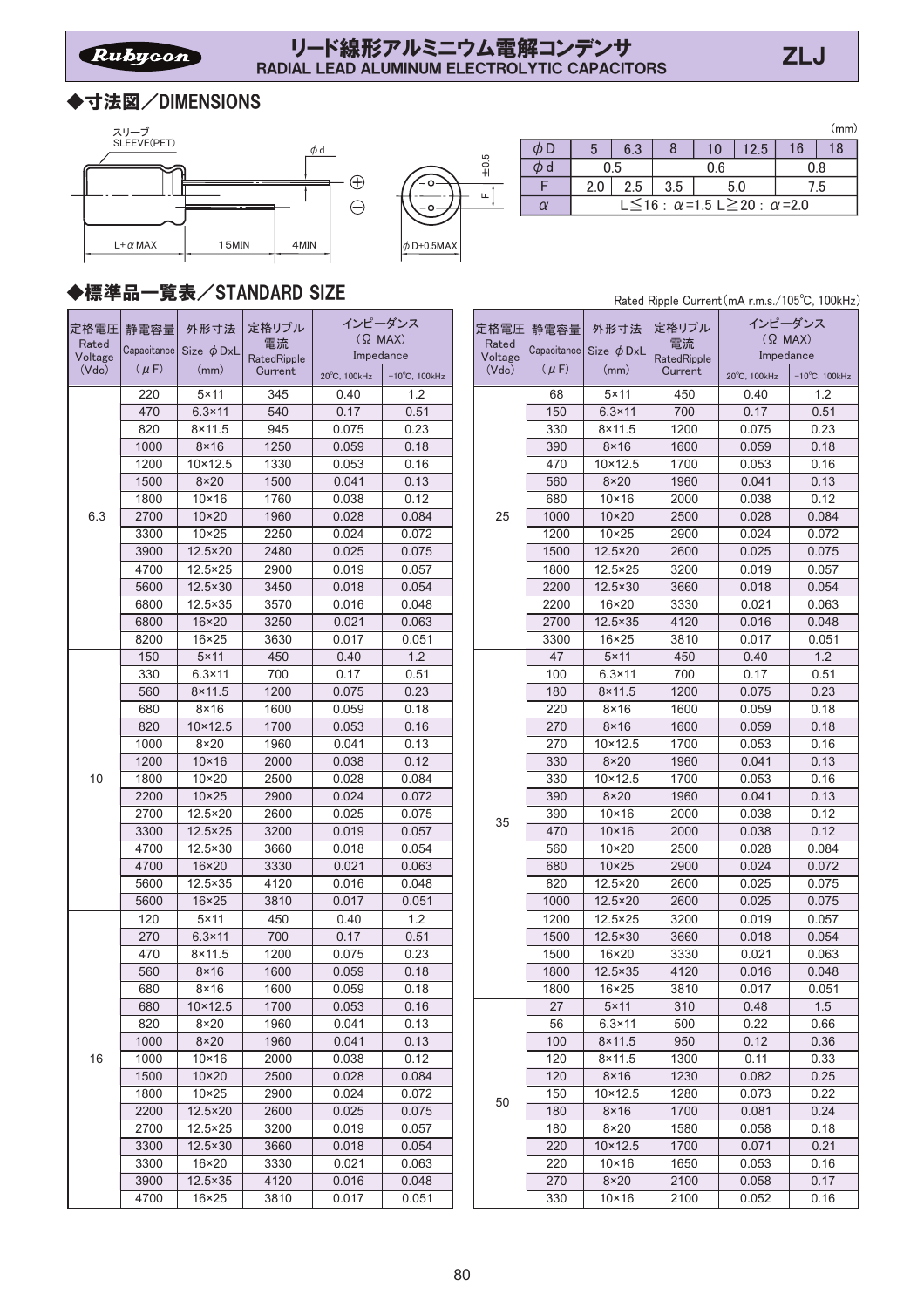# ◆標準品一覧表/STANDARD SIZE

Rated Ripple Current (mA r.m.s./105°C, 100kHz)

|                  |              |                           |              | インピーダンス        |                         |  |
|------------------|--------------|---------------------------|--------------|----------------|-------------------------|--|
| 定格電圧             | 静電容量         | 外形寸法                      | 定格リプル<br>電流  | $(Q$ MAX)      |                         |  |
| Rated<br>Voltage | Capacitance  | Size $\phi$ DxL           | RatedRipple  | Impedance      |                         |  |
| (Vdc)            | $(\mu F)$    | (mm)                      | Current      | 20°C, 100kHz   | $-10^{\circ}$ C, 100kHz |  |
|                  | 330          | $10\times20$              | 2060         | 0.038          | 0.12                    |  |
|                  | 390          | $10 \times 25$            | 2420         | 0.032          | 0.10                    |  |
|                  | 470          | $10\times 20$             | 2500         | 0.037          | 0.11                    |  |
|                  | 470          | $12.5 \times 16$          | 2200         | 0.040          | 0.12                    |  |
|                  | 470          | 12.5×20                   | 2300         | 0.032          | 0.10                    |  |
|                  | 560          | $10 \times 25$            | 2900         | 0.031          | 0.093                   |  |
|                  | 680          | 12.5×20                   | 2700         | 0.029          | 0.087                   |  |
|                  | 680          | $12.5 \times 25$          | 2800         | 0.025          | 0.080                   |  |
|                  | 820          | 12.5×30                   | 3370         | 0.023          | 0.074                   |  |
|                  | 820          | 16×20                     | 3070         | 0.026          | 0.084                   |  |
|                  | 1000         | $12.5 \times 25$          | 3000         | 0.022          | 0.066                   |  |
|                  | 1000         | $12.5 \times 30$          | 3500         | 0.020          | 0.060                   |  |
| 50               | 1000         | 12.5×35                   | 3810         | 0.021          | 0.067                   |  |
|                  | 1000         | $16 \times 25$            | 3510         | 0.022          | 0.070                   |  |
|                  | 1200         | 12.5×35                   | 4000         | 0.017          | 0.051                   |  |
|                  | 1200         | 16×20                     | 3100         | 0.023          | 0.069                   |  |
|                  | 1500<br>1500 | 12.5×40<br>$16 \times 25$ | 4500<br>3600 | 0.019<br>0.018 | 0.057<br>0.054          |  |
|                  | 1500         | 18×20                     |              |                |                         |  |
|                  | 2200         | 16×31.5                   | 3200<br>4100 | 0.029<br>0.018 | 0.087<br>0.054          |  |
|                  | 2200         | 18×25                     | 3700         | 0.022          | 0.066                   |  |
|                  | 2700         | 16×35.5                   | 4400         | 0.016          | 0.048                   |  |
|                  | 2700         | 16×40                     | 4800         | 0.014          | 0.042                   |  |
|                  | 2700         | 18×31.5                   | 4200         | 0.019          | 0.057                   |  |
|                  | 3300         | 18×35.5                   | 4600         | 0.016          | 0.048                   |  |
|                  | 3900         | 18×40                     | 5000         | 0.014          | 0.042                   |  |
|                  | 18           | $5 \times 11$             | 240          | 0.71           | 3.2                     |  |
|                  | 47           | $6.3 \times 11$           | 420          | 0.28           | 1.3                     |  |
|                  | 82           | $8 \times 11.5$           | 720          | 0.18           | 0.79                    |  |
|                  | 100          | $8 \times 11.5$           | 1000         | 0.13           | 0.39                    |  |
|                  | 100          | $8 \times 16$             | 990          | 0.13           | 0.58                    |  |
|                  | 120          | $8\times 16$              | 1300         | 0.095          | 0.29                    |  |
|                  | 120          | $10 \times 12.5$          | 990          | 0.110          | 0.44                    |  |
|                  | 150          | $8\times20$               | 1200         | 0.096          | 0.43                    |  |
|                  | 150          | $10 \times 12.5$          | 1300         | 0.080          | 0.24                    |  |
|                  | 180          | 8×20                      | 1600         | 0.069          | 0.21                    |  |
|                  | 180<br>220   | 10×16<br>$10 \times 16$   | 1200<br>1700 | 0.076<br>0.058 | 0.31<br>0.17            |  |
|                  | 270          | $10\times20$              | 1570         | 0.056          | 0.23                    |  |
|                  | 270          | $12.5 \times 16$          | 1570         | 0.072          | 0.27                    |  |
|                  | 330          | $10\times20$              | 2000         | 0.042          | 0.13                    |  |
|                  | 330          | $10 \times 25$            | 1990         | 0.046          | 0.19                    |  |
| 63               | 330          | $12.5 \times 16$          | 1900         | 0.045          | 0.14                    |  |
|                  | 390          | $10\times25$              | 2400         | 0.035          | 0.11                    |  |
|                  | 390          | 12.5×20                   | 1990         | 0.041          | 0.13                    |  |
|                  | 470          | 12.5×20                   | 2400         | 0.033          | 0.099                   |  |
|                  | 470          | 12.5×25                   | 2460         | 0.031          | 0.093                   |  |
|                  | 560          | 12.5×30                   | 2760         | 0.028          | 0.084                   |  |
|                  | 560          | 16×20                     | 2380         | 0.032          | 0.096                   |  |
|                  | 680          | $12.5 \times 25$          | 2800         | 0.025          | 0.075                   |  |
|                  | 680          | 12.5×35                   | 3040         | 0.024          | 0.072                   |  |
|                  | 820          | 12.5×30                   | 3200         | 0.022          | 0.066                   |  |
|                  | 820          | 16×20                     | 2900         | 0.025          | 0.075                   |  |
|                  | 820          | $16\times25$              | 2890         | 0.025          | 0.075                   |  |
|                  | 1000         | 12.5×35                   | 3500         | 0.018          | 0.054                   |  |
|                  | 1000         | $16\times25$              | 3200         | 0.020          | 0.060                   |  |
|                  | 1200         | 12.5×40                   | 3800         | 0.021          | 0.063                   |  |
|                  | 1200<br>1500 | 18×20<br>16×31.5          | 3000<br>3500 | 0.032<br>0.020 | 0.096<br>0.060          |  |
|                  |              |                           |              |                |                         |  |

| 電容量       | 外形寸法                      | 定格リプル       | インピーダンス        |                         | 定格電圧    | 静電容量      | 外形寸法                        | 定格リプル       | インピーダンス      |                         |
|-----------|---------------------------|-------------|----------------|-------------------------|---------|-----------|-----------------------------|-------------|--------------|-------------------------|
|           |                           | 電流          | $(Q$ MAX)      |                         | Rated   |           |                             | 電流          | $(Q$ MAX)    |                         |
|           | pacitance Size $\phi$ DxL | RatedRipple | Impedance      |                         | Voltage |           | Capacitance Size $\phi$ DxL | RatedRipple | Impedance    |                         |
| $(\mu F)$ | (mm)                      | Current     | 20°C, 100kHz   | $-10^{\circ}$ C, 100kHz | (Vdc)   | $(\mu F)$ | (mm)                        | Current     | 20°C, 100kHz | $-10^{\circ}$ C, 100kHz |
| 330       | $10\times20$              | 2060        | 0.038          | 0.12                    |         | 1500      | $18 \times 25$              | 3200        | 0.024        | 0.072                   |
| 390       | $10 \times 25$            | 2420        | 0.032          | 0.10                    |         | 1800      | 16×35.5                     | 3800        | 0.017        | 0.051                   |
| 470       | $10\times20$              | 2500        | 0.037          | 0.11                    |         | 1800      | 18×31.5                     | 3700        | 0.020        | 0.060                   |
| 470       | $12.5 \times 16$          | 2200        | 0.040          | 0.12                    | 63      | 2200      | $16\times 40$               | 4100        |              |                         |
|           |                           |             |                |                         |         |           |                             |             | 0.015        | 0.045                   |
| 470       | 12.5×20                   | 2300        | 0.032<br>0.031 | 0.10                    |         | 2200      | 18×35.5                     | 3900        | 0.017        | 0.051                   |
| 560       | $10 \times 25$            | 2900        |                | 0.093                   |         | 2700      | 18×40                       | 4300        | 0.015        | 0.045                   |
| 680       | 12.5×20                   | 2700        | 0.029          | 0.087                   |         | 12        | $5 \times 11$               | 235         | 0.72         | 3.2                     |
| 680       | $12.5 \times 25$          | 2800        | 0.025          | 0.080                   |         | 12        | $5 \times 11$               | 220         | 1.20         | 5.4                     |
| 820       | 12.5×30                   | 3370        | 0.023          | 0.074                   |         | 27        | $6.3 \times 11$             | 390         | 0.34         | 1.5                     |
| 820       | 16×20                     | 3070        | 0.026          | 0.084                   |         | 27        | $6.3 \times 11$             | 370         | 0.46         | 2.1                     |
| 1000      | $12.5 \times 25$          | 3000        | 0.022          | 0.066                   |         | 47        | $8 \times 11.5$             | 650         | 0.20         | 0.9                     |
| 1000      | 12.5×30                   | 3500        | 0.020          | 0.060                   |         | 47        | $8 \times 11.5$             | 620         | 0.29         | 1.3                     |
| 1000      | $12.5 \times 35$          | 3810        | 0.021          | 0.067                   |         | 56        | $8 \times 16$               | 780         | 0.20         | 0.9                     |
| 1000      | $16 \times 25$            | 3510        | 0.022          | 0.070                   |         | 68        | $10 \times 12.5$            | 780         | 0.17         | 0.66                    |
| 1200      | 12.5×35                   | 4000        | 0.017          | 0.051                   |         | 82        | $8 \times 16$               | 820         | 0.14         | 0.63                    |
| 1200      | $16 \times 20$            | 3100        | 0.023          | 0.069                   |         | 82        | $8\times20$                 | 1040        | 0.16         | 0.66                    |
| 1500      | 12.5×40                   | 4500        | 0.019          | 0.057                   |         | 100       | $10 \times 12.5$            | 860         | 0.14         | 0.56                    |
| 1500      | $16 \times 25$            | 3600        | 0.018          | 0.054                   |         | 100       | $10 \times 16$              | 1040        | 0.11         | 0.47                    |
| 1500      | 18×20                     | 3200        | 0.029          | 0.087                   |         | 120       | $8\times20$                 | 1090        | 0.12         | 0.54                    |
| 2200      | 16×31.5                   | 4100        | 0.018          | 0.054                   |         | 150       | $10 \times 16$              | 1150        | 0.09         | 0.36                    |
| 2200      | 18×25                     | 3700        | 0.022          | 0.066                   |         | 150       | $10\times 20$               | 1430        | 0.084        | 0.34                    |
| 2700      | 16×35.5                   | 4400        | 0.016          | 0.048                   |         | 150       | $12.5 \times 16$            | 1430        | 0.110        | 0.34                    |
| 2700      | 16×40                     | 4800        | 0.014          | 0.042                   |         | 180       | $10\times25$                | 1620        | 0.069        | 0.28                    |
| 2700      | 18×31.5                   | 4200        | 0.019          | 0.057                   |         | 220       | $10 \times 20$              | 1570        | 0.068        | 0.28                    |
| 3300      | 18×35.5                   | 4600        | 0.016          | 0.048                   |         | 220       | $12.5 \times 16$            | 1430        | 0.090        | 0.27                    |
| 3900      | 18×40                     | 5000        | 0.014          | 0.042                   |         | 220       | 12.5×20                     | 1750        | 0.062        | 0.18                    |
|           | $5 \times 11$             | 240         |                | 3.2                     |         |           | $10 \times 25$              |             |              | 0.22                    |
| 18        |                           |             | 0.71           |                         |         | 270       |                             | 1780        | 0.055        |                         |
| 47        | $6.3 \times 11$           | 420         | 0.28           | 1.3                     |         | 270       | $12.5 \times 25$            | 2210        | 0.047        | 0.14                    |
| 82        | $8 \times 11.5$           | 720         | 0.18           | 0.79                    |         | 330       | $\overline{12.5} \times 20$ | 1800        | 0.048        | 0.15                    |
| 100       | $8 \times 11.5$           | 1000        | 0.13           | 0.39                    |         | 330       | 12.5×30                     | 2400        | 0.042        | 0.13                    |
| 100       | $8 \times 16$             | 990         | 0.13           | 0.58                    | 80      | 330       | $16 \times 20$              | 1950        | 0.048        | 0.15                    |
| 120       | $8 \times 16$             | 1300        | 0.095          | 0.29                    |         | 390       | 12.5×25                     | 2210        | 0.038        | 0.12                    |
| 120       | $10 \times 12.5$          | 990         | 0.110          | 0.44                    |         | 390       | 12.5×35                     | 2600        | 0.036        | 0.11                    |
| 150       | $8\times20$               | 1200        | 0.096          | 0.43                    |         | 470       | 12.5×30                     | 2520        | 0.033        | 0.11                    |
| 150       | $10 \times 12.5$          | 1300        | 0.080          | 0.24                    |         | 470       | 12.5×40                     | 2860        | 0.032        | 0.095                   |
| 180       | $8\times20$               | 1600        | 0.069          | 0.21                    |         | 470       | $16 \times 20$              | 2150        | 0.036        | 0.120                   |
| 180       | $10 \times 16$            | 1200        | 0.076          | 0.31                    |         | 470       | 16×25                       | 2430        | 0.038        | 0.120                   |
| 220       | $10 \times 16$            | 1700        | 0.058          | 0.17                    |         | 470       | 18×20                       | 2270        | 0.045        | 0.140                   |
| 270       | $10\times20$              | 1570        | 0.056          | 0.23                    |         | 560       | 12.5×35                     | 2860        | 0.026        | 0.078                   |
| 270       | $12.5 \times 16$          | 1570        | 0.072          | 0.27                    |         | 560       | 16×31.5                     | 2640        | 0.032        | 0.095                   |
| 330       | $10\times20$              | 2000        | 0.042          | 0.13                    |         | 680       | $16 \times 25$              | 2620        | 0.028        | 0.084                   |
| 330       | $10 \times 25$            | 1990        | 0.046          | 0.19                    |         | 680       | 18×20                       | 2280        | 0.032        | 0.096                   |
| 330       | $12.5 \times 16$          | 1900        | 0.045          | 0.14                    |         | 680       | 16×35.5                     | 2860        | 0.029        | 0.086                   |
| 390       | $10 \times 25$            | 2400        | 0.035          | 0.11                    |         | 680       | 18×25                       | 2500        | 0.036        | 0.110                   |
| 390       | 12.5×20                   | 1990        | 0.041          | 0.13                    |         | 820       | 16×31.5                     | 2900        | 0.022        | 0.066                   |
| 470       | 12.5×20                   | 2400        | 0.033          | 0.099                   |         | 820       | 16×40                       | 3510        | 0.027        | 0.081                   |
| 470       | $12.5 \times 25$          | 2460        | 0.031          | 0.093                   |         | 820       | 18×31.5                     | 2860        | 0.030        | 0.090                   |
| 560       | 12.5×30                   | 2760        | 0.028          | 0.084                   |         | 1000      | 16×35.5                     | 3150        | 0.020        | 0.060                   |
| 560       | 16×20                     | 2380        | 0.032          | 0.096                   |         | 1000      | 18×25                       | 2750        | 0.027        | 0.081                   |
| 680       | $12.5 \times 25$          | 2800        | 0.025          | 0.075                   |         | 1000      | 18×35.5                     | 3510        | 0.027        | 0.081                   |
| 680       | $12.5 \times 35$          | 3040        | 0.024          | 0.072                   |         | 1200      | 16×40                       | 3710        | 0.018        | 0.054                   |
| 820       | 12.5×30                   | 3200        | 0.022          | 0.066                   |         | 1200      | 18×31.5                     | 3150        | 0.020        | 0.060                   |
| 820       | 16×20                     | 2900        | 0.025          | 0.075                   |         | 1200      | 18×40                       | 3860        | 0.026        | 0.076                   |
| 820       | $16 \times 25$            | 2890        | 0.025          | 0.075                   |         | 1500      | 18×35.5                     | 3710        | 0.018        | 0.054                   |
| 1000      | $12.5 \times 35$          | 3500        | 0.018          | 0.054                   |         | 1800      | 18×40                       | 4060        | 0.017        | 0.051                   |
|           |                           |             |                |                         |         |           |                             |             |              |                         |

● :副記号 EFUとなります。

 $\bullet$  : OPTION has EFU